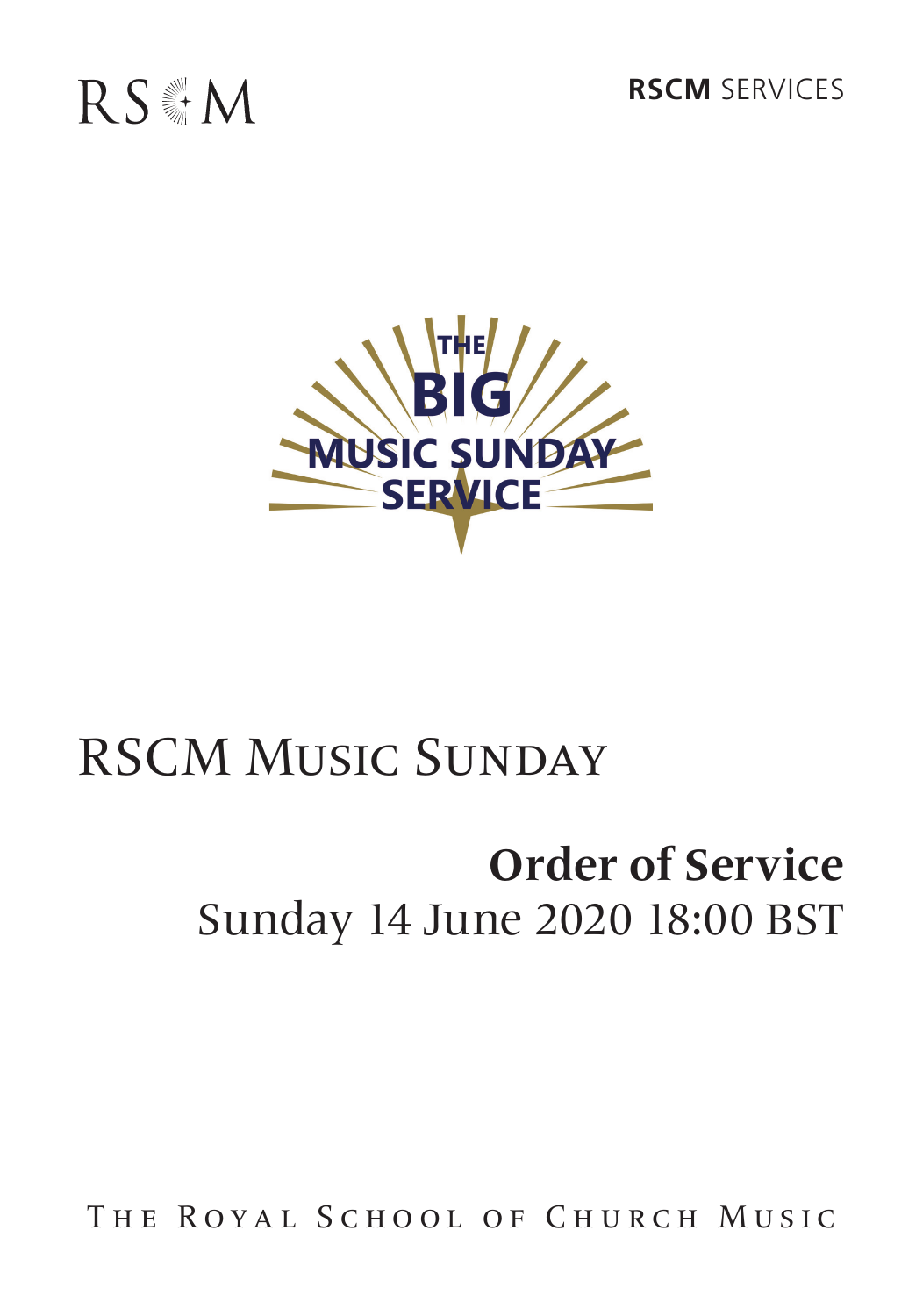

#### The Royal School of Church Music 19 The Close, Salisbury, sp1 2eb, England

Tel: +44 (0)1722 424848 E-mail: press@rscm.com Website: www.rscm.org.uk

Registered charity 312828

## **The Big Music Sunday Service 2020**

## **Order of Service**

The hymns and songs in this service are reproduced under CCL Licence No. 93795 and ONE LICENSE, License #A-700000

Parts of the service are © The Archbishops' Council of the Church of England, 2000-2005

The Bible readings (other than the psalms) are from The New Revised Standard Version Anglicized Edition, copyright 1989, 1995 Division of Christian Education of the National Council of the Churches of Christ in the United States of America. Used by permission. All rights reserved.

## **MUSIC SUNDAY SERVICE 2020**

Music is such an important part of worship in church. Who, if any of us, could possibly have imagined that a complete 'general pause' in liturgical music would be a possibility, never mind the reality we are currently living through.

To celebrate Music Sunday is not an anomaly this year. It is an opportunity to shine a spotlight upon the faithful musicians of countless church communities, giving thanks to God for all they have done to this point, are still doing as best they can, and will do again when we eventually emerge into the radiant light from this darkness. In the current climate, being able to support, uphold and encourage them is of huge importance.

These resources will draw people together in worship, even if the people of God remain physically scattered. Music can unite us, even across cyberspace. It's important to rehearse and learn, so that you can join in with confidence and with full voice. As it says in the hymn *The Day Thou Gavest*: 'The voice of prayer is never silent, nor dies the strain of praise away'. Amen!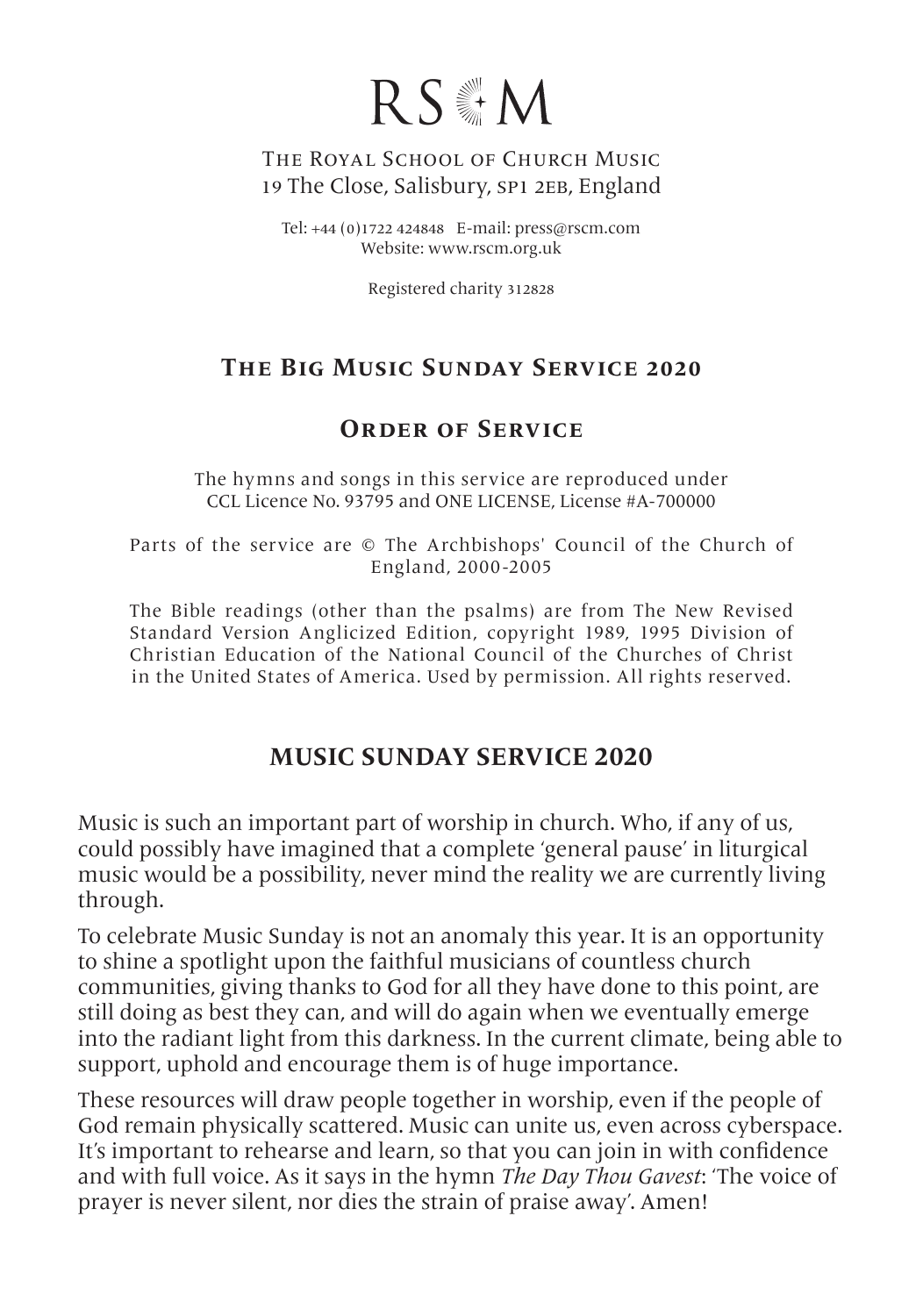## **ORDER OF SERVICE**

## **Music before the start of the service:**

#### **Concertino Pastoral: 1. Allegretto con motto**

*Music:* Joseph Noyon (1888–1962) *Played by Annette Breyer - Oboe, and Andy von Oppenkowski - Organ*

**The service is led by The Very Revd Dr John Hall KCVO,**

Chair of The Royal School of Church Music

Welcome in the name of Christ.

God's grace, mercy and peace be with you

## **All and also with you.**

Let us recognise God's presence with us.

*Silence may be kept.* 

As God's people we have gathered:

**All let us worship him together.** 

Sing psalms, hymns and spiritual songs:

**All let us sing to God with thankful hearts.** 

God is spirit:

**All let us worship him in spirit and truth.** 

 *Please turn for the first hymn*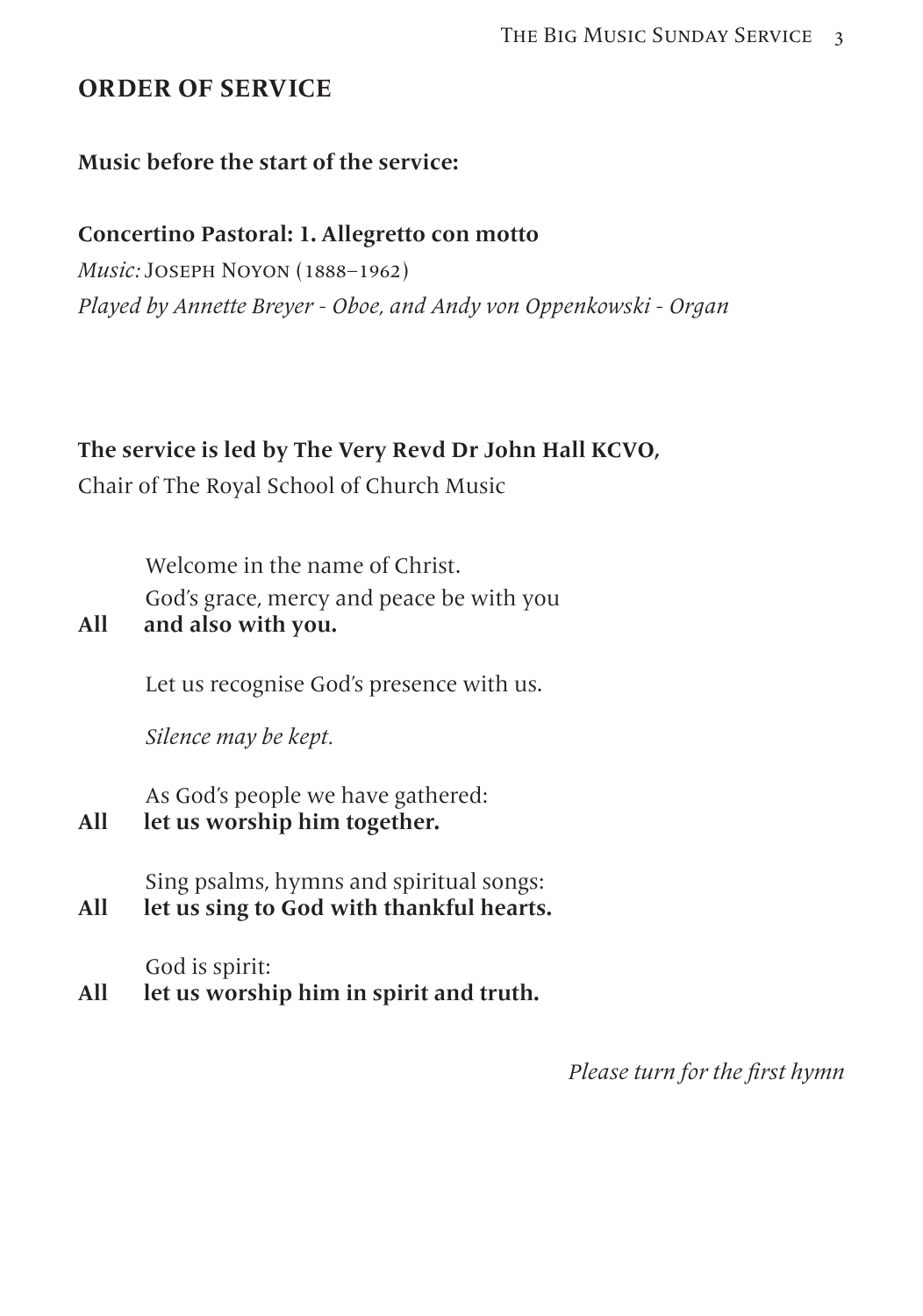# **Hymn: Angel voices ever singing**

*Music:* Edwin George Monk (1819–1900) *Descant:* Richard Shephard (*b*.1949)

*Singing led by the Choir of Cirencester Parish Church, directed by Hugo Kennard*

- 1 Angel-voices ever singing round thy throne of light, angel-harps for ever ringing, rest not day nor night; thousands only live to bless thee and confess thee Lord of might.
- 2 Thou who art beyond the farthest mortal eye can scan, can it be that thou regardest songs of sinful man? Can we know that thou art near us, and wilt hear us? Yea, we can.
- 3 Yea, we know that thou rejoicest o'er each work of thine; thou didst ears and hands and voices for thy praise design; craftsman's art and music's measure for thy pleasure all combine.
- 4 In thy house, great God, we offer of thine own to thee; and for thine acceptance proffer all unworthily hearts and minds and hands and voices in our choicest psalmody.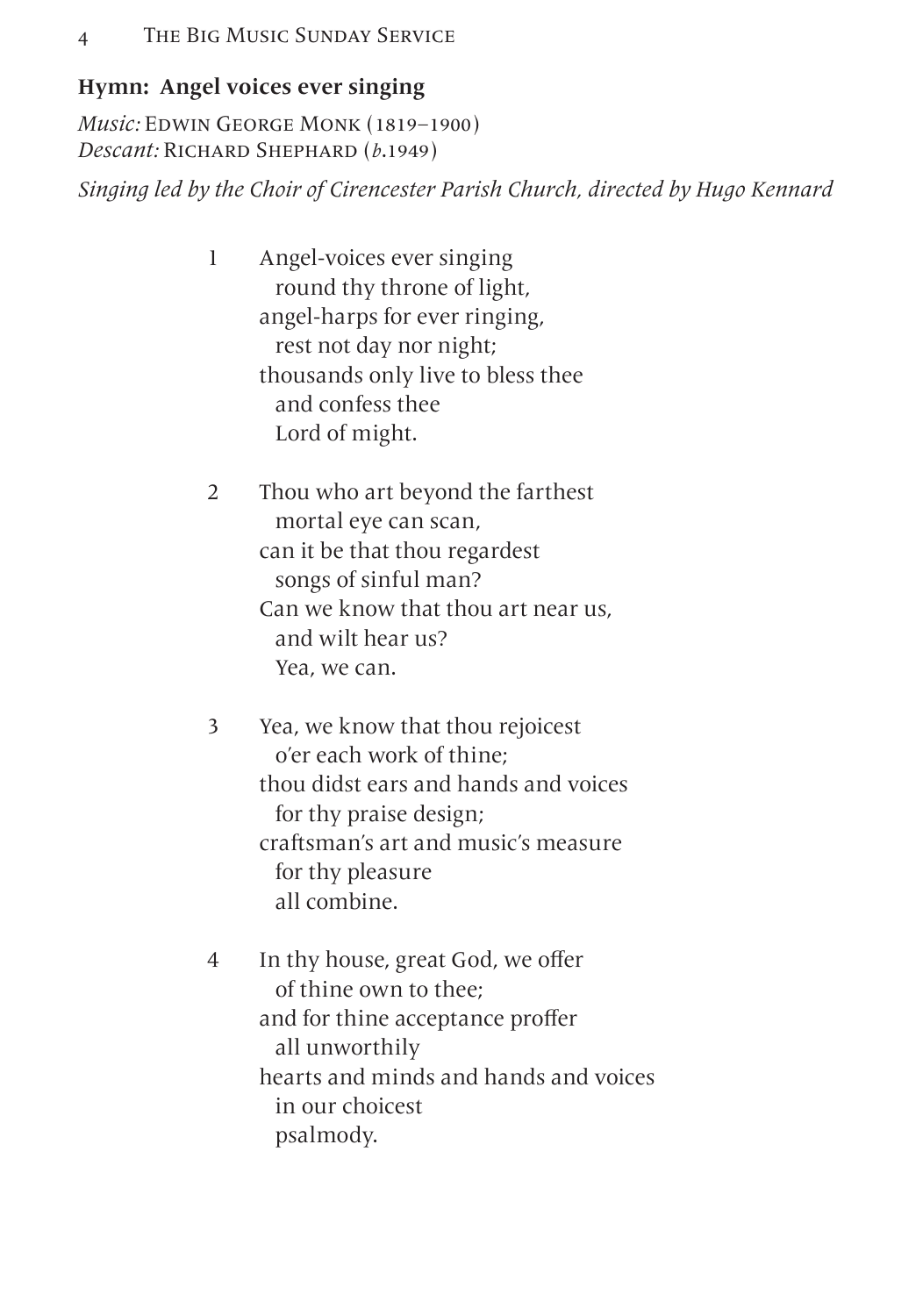5 Honour, glory, might, and merit thine shall ever be, Father, Son, and Holy Spirit, blessèd Trinity. Of the best that thou hast given earth and heaven render thee.

Francis Pott (1832–1909)

## **Confession**

We have too often exchanged the worship of the living God for idols of our own imagining. As we gather to offer our praises to the holy and undivided Trinity, and to worship him in spirit and in truth, let us call to mind our sins.

*Silence may be kept.* 

We have not always worshipped God, our creator. Lord, have mercy.

**All Lord, have mercy.** 

We have failed to sing the Lord's song in a strange land. Christ, have mercy.

**All Christ, have mercy.** 

We have used your gifts to serve our own ends. Lord, have mercy.

**All Lord, have mercy.** 

May the God of love bring you back to himself, forgive you your sins, and assure you of his eternal love in Jesus Christ our Lord.

**All Amen.**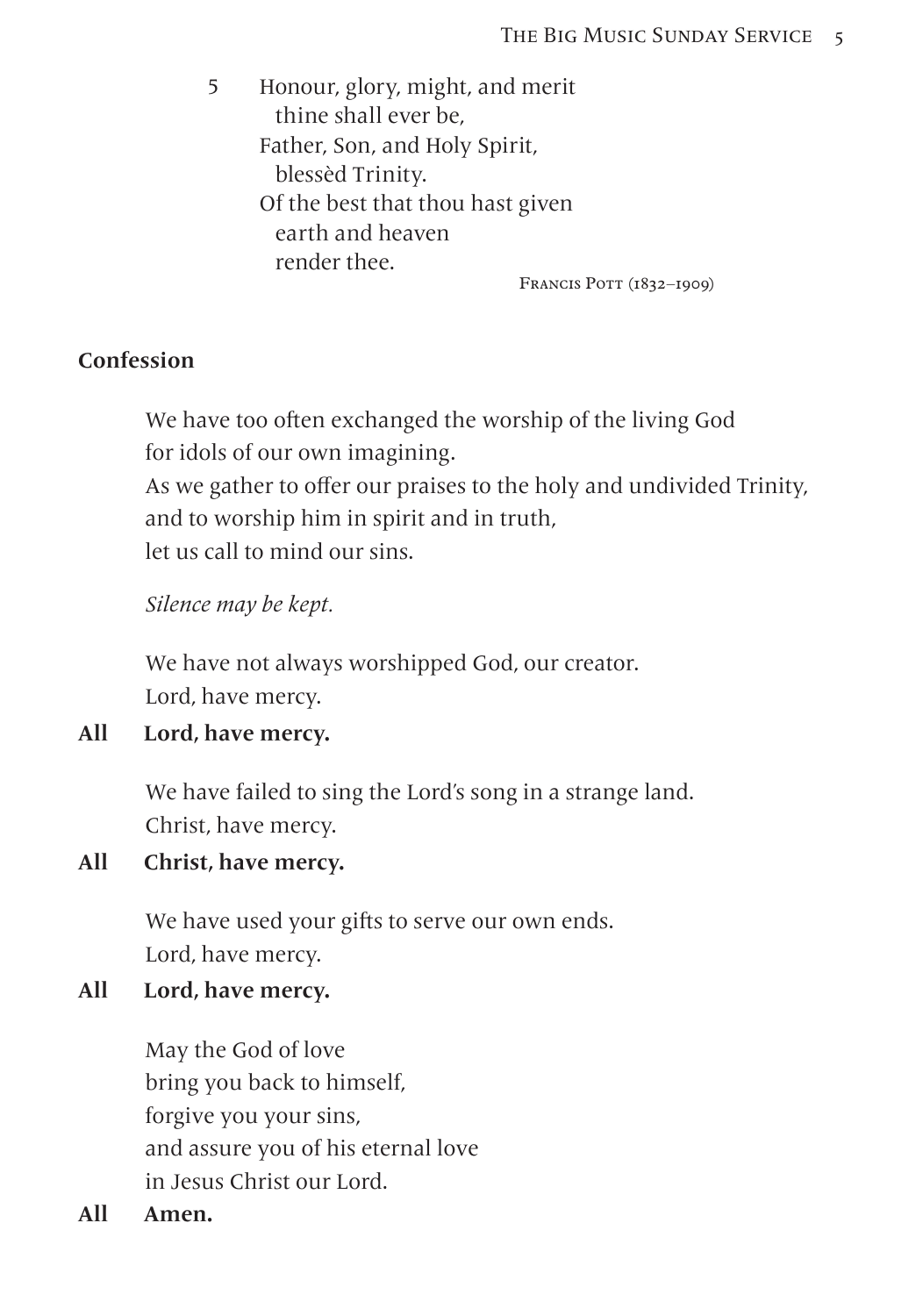# **THE WORD OF GOD**

## **Psalm 150**

*Music:* Charles Villiers Stanford (1852–1924)

*Singing led by the Chamber Choir of St Andrew's Cathedral, Sydney, Australia, directed by Ross Cobb*

|    | O PRAISE God ' in his ' holiness :<br>praise him in the ' firmament' of his ' power.         |
|----|----------------------------------------------------------------------------------------------|
|    | 2 Praise him in his ' noble ' acts :<br>praise him ac'cording to his ' excellent' greatness. |
| 3  | Praise him with the ' sound of the ' trumpet :<br>praise him up'on the 'lute and 'harp.      |
|    | 4 Praise him in the ' cymbals and ' dances :<br>praise him up'on the ' strings and ' pipe.   |
| 5. | Praise him upon the ' well-tuned ' cymbals :<br>praise him up'on the 'loud' cymbals.         |
| 6  | Let everything 'that hath' breath :<br>praise $' --' -$ the 'Lord.                           |
|    | Clory he to the Eather and $'$ to the $'$ Con $\cdot$                                        |

 Glory be to the Father, and ′ to the ′ Son : and ′ to the ′ Holy ′ Ghost;

 As it was in the beginning, is now and ′ ever ′ shall be : world without ' end. ' A'men.

**Testimony:** Revd Helen Bent interviews Lily Robson , a member of the RSCM's Millennium Youth Choir

# **Anthem: I will sing with the spirit**

*Music: JOHN RUTTER (b.1945)* 

*Singing led by present and former members of the RSCM Millennium Youth Choir and the iMYC, directed by Adrian Lucas*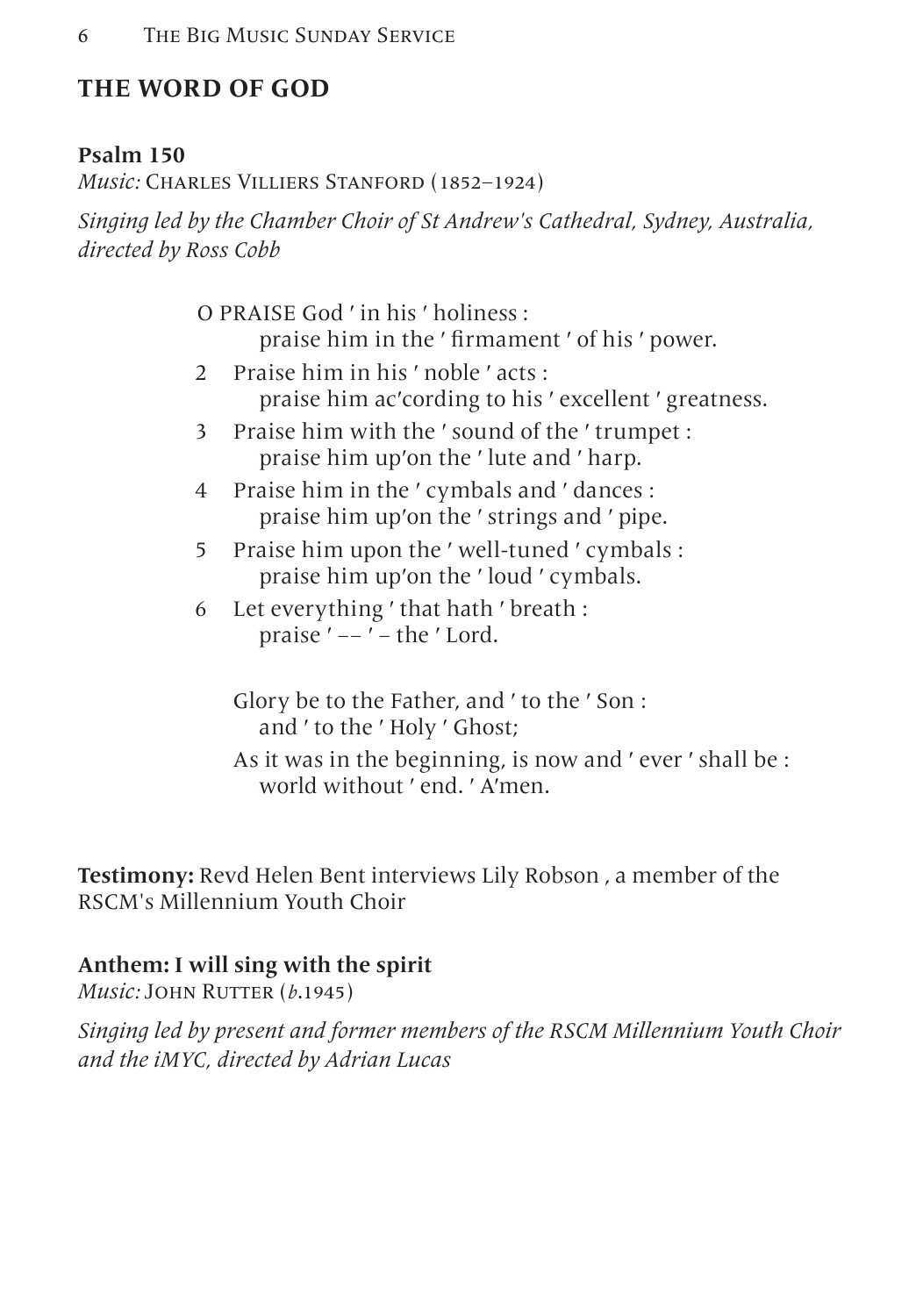## **Reading: Revelation 5. 6–14**

*Read by the Very Revd Simon Aiken, National President of RSCM South Africa*

Then I saw between the throne and the four living creatures and among the elders a Lamb standing as if it had been slaughtered, having seven horns and seven eyes, which are the seven spirits of God sent out into all the earth. He went and took the scroll from the right hand of the one who was seated on the throne. When he had taken the scroll, the four living creatures and the twenty-four elders fell before the Lamb, each holding a harp and golden bowls full of incense, which are the prayers of the saints. They sing a new song:

'You are worthy to take the scroll and to open its seals, for you were slaughtered and by your blood you ransomed for God saints from every tribe and language and people and nation; you have made them to be a kingdom and priests serving our God, and they will reign on earth.'

Then I looked, and I heard the voice of many angels surrounding the throne and the living creatures and the elders; they numbered myriads of myriads and thousands of thousands, singing with full voice,

'Worthy is the Lamb that was slaughtered to receive power and wealth and wisdom and might and honour and glory and blessing!'

Then I heard every creature in heaven and on earth and under the earth and in the sea, and all that is in them, singing,

'To the one seated on the throne and to the Lamb be blessing and honour and glory and might forever and ever!'

And the four living creatures said, 'Amen!' And the elders fell down and worshipped.

This is the Word of the Lord. **All Thanks be to God.** 

*Silence may be kept.*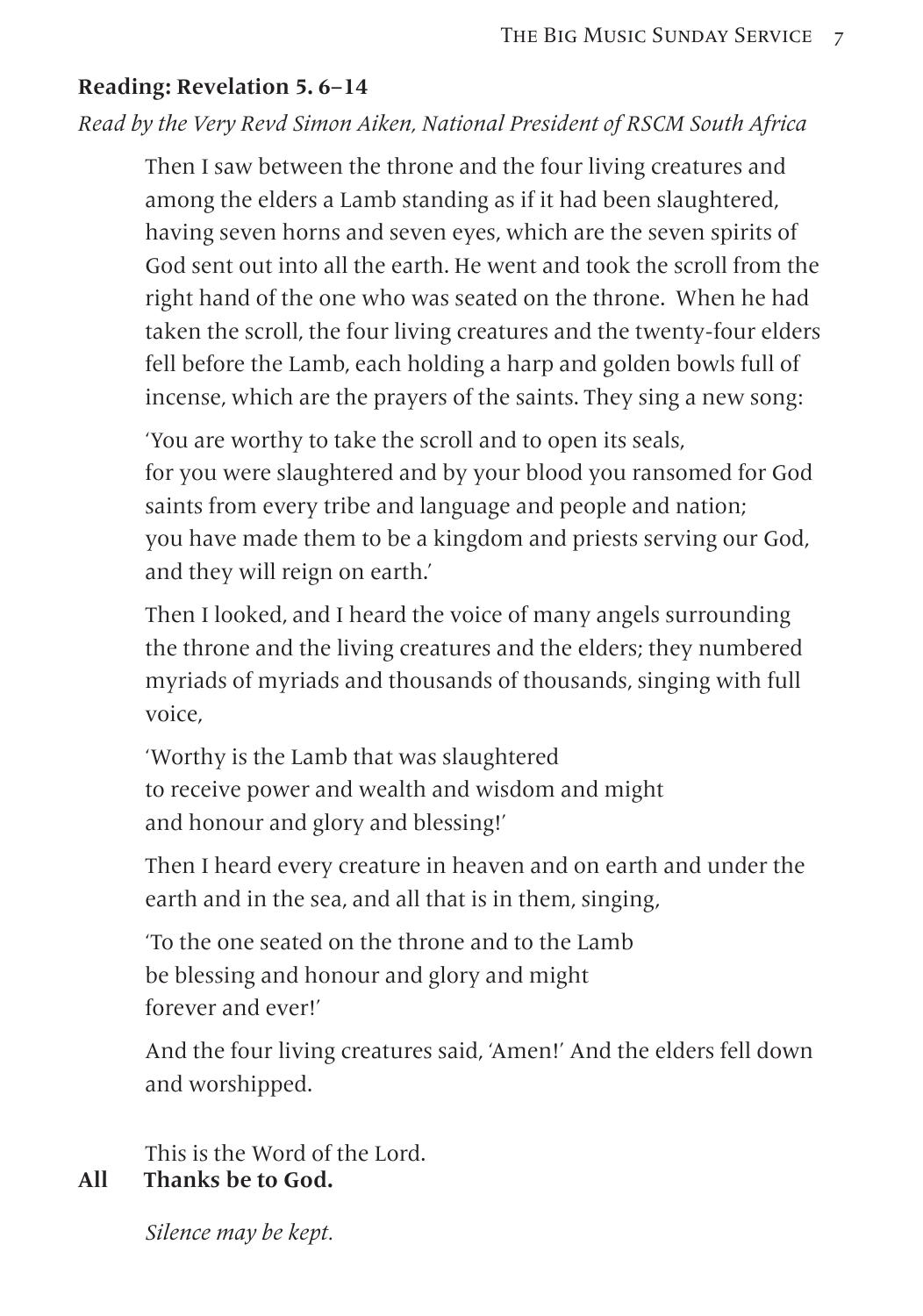## **Hymn: There is a higher throne**

*Words and Music: KRISTYN GETTY (b.1980) and KEITH GETTY (b.1974)* 

*Singing led by the Choir of St Paul's Episcopal Church, Burlingame, CA, USA, directed by Susan Jane Matthews*

> 1 There is a higher throne than all this world has known, Where faithful ones from every tongue will one day come. Before the Son we'll stand, made faultless through the Lamb; believing hearts find promised grace: Salvation comes.

> > *Hear heaven's voices sing, their thunderous anthem rings through emerald courts and sapphire skies, their praises rise. All glory, wisdom, power, strength, thanks and honour are to God, our King who reigns on high forever more.*

2 And there we'll find our home, our life before the throne; we'll honour Him in perfect song where we belong. He'll wipe each tear-stained eye, as thirst and hunger die; The Lamb becomes our Shepherd King: we'll reign with Him.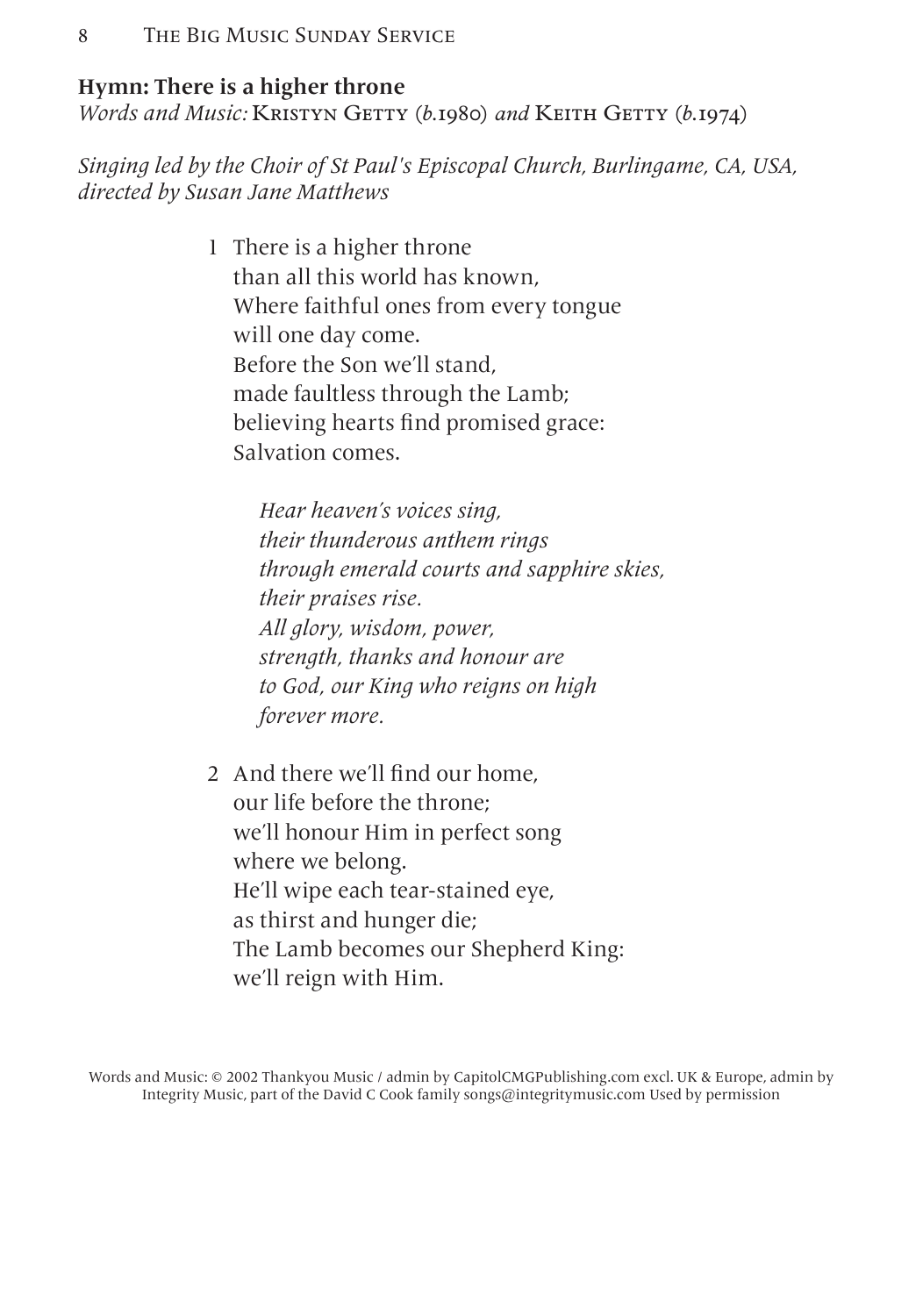**Testimony:** David Price, Director of Music at Portsmouth Cathedral, interviews Martin How, RSCM legend.

#### **Reading: Matthew 28. 16–20**

*Read by Revd Canon Sal McDougall, RSCM Deputy Director (Education and Mission Delivery)*

Now the eleven disciples went to Galilee, to the mountain to which Jesus had directed them. When they saw him, they worshipped him; but some doubted. And Jesus came and said to them, 'All authority in heaven and on earth has been given to me. Go therefore and make disciples of all nations, baptising them in the name of the Father and of the Son and of the Holy Spirit, and teaching them to obey everything that I have commanded you. And remember, I am with you always, to the end of the age.'

This is the Word of the Lord.

## **All Thanks be to God.**

*Silence may be kept.*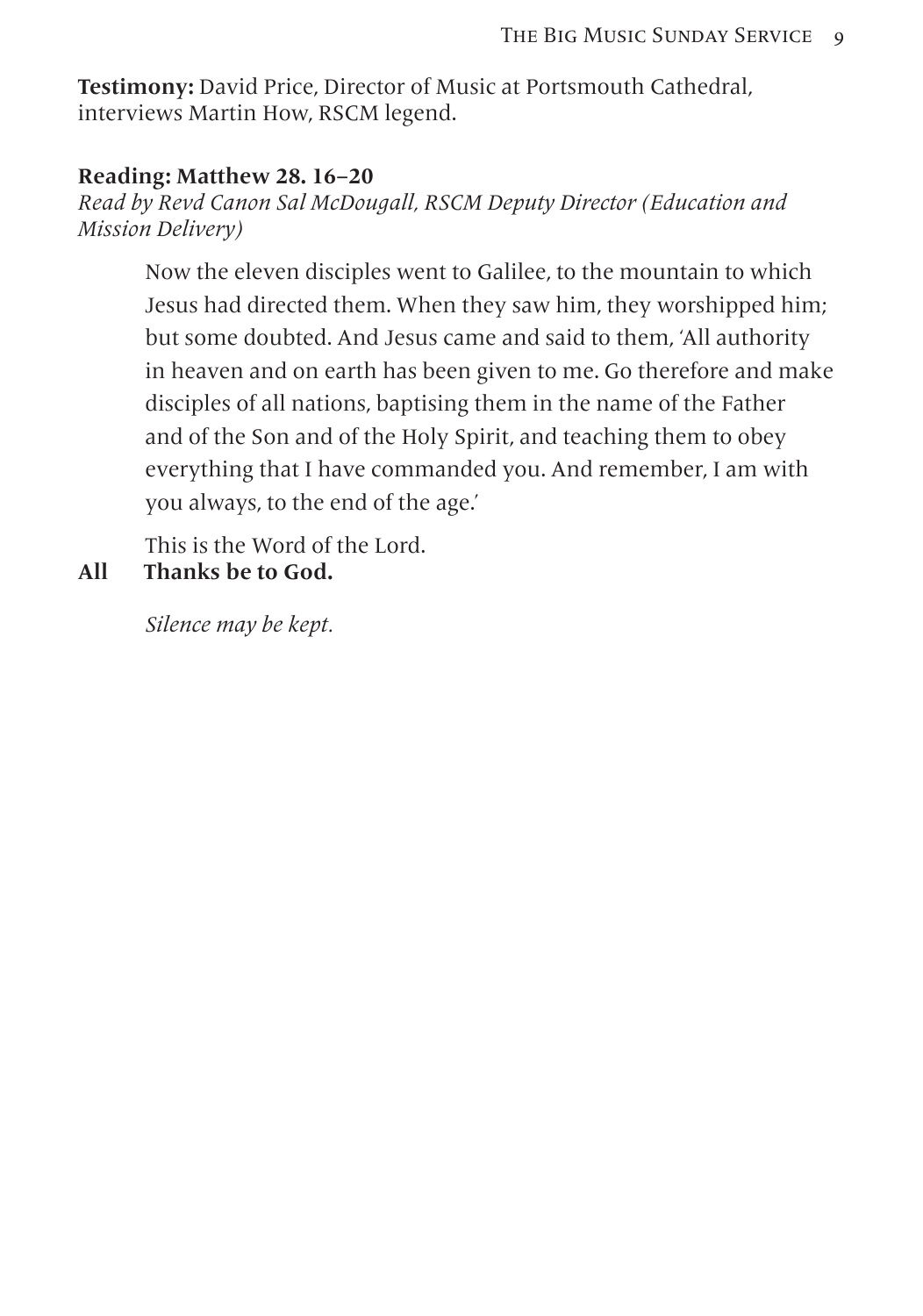# **Gospel Canticle: Song of Mary**

*Music:* Margaret Rizza (*b*.1929)

*Singing led by The Convivium Singers, your conductor is David Price, Organist & Master of Choristers at Portsmouth Cathedral, RSCM Trustee 1999–2020.*

> 1. My Lord and Saviour is my song, he fills my spirit with delight; to raise me up his arm is strong, the lowly precious in his sight.

## *Magnificat, anima mea, Dominum.*

2. My name shall live from age to age and ev'ry tongue his servant bless. For mercy is their heritage, whose hearts the Holy One confess.

## *Magnificat, anima mea, Dominum.*

3. The proud beguiled by dreams of power, divided and degraded lie. He casts them down from throne and tower, and stoops to life the humble high

## *Magnificat, anima mea, Dominum.*

4. With all the elders of our race and those unborn who seek this birth, I sing the glory of his race and bring eternity to earth.

*Magnificat, anima mea, Dominum.* 

*Words based on the MAGNIFICAT* Mary Holtby (*b.*1925)

Text: © Mary Holtby. Used with permission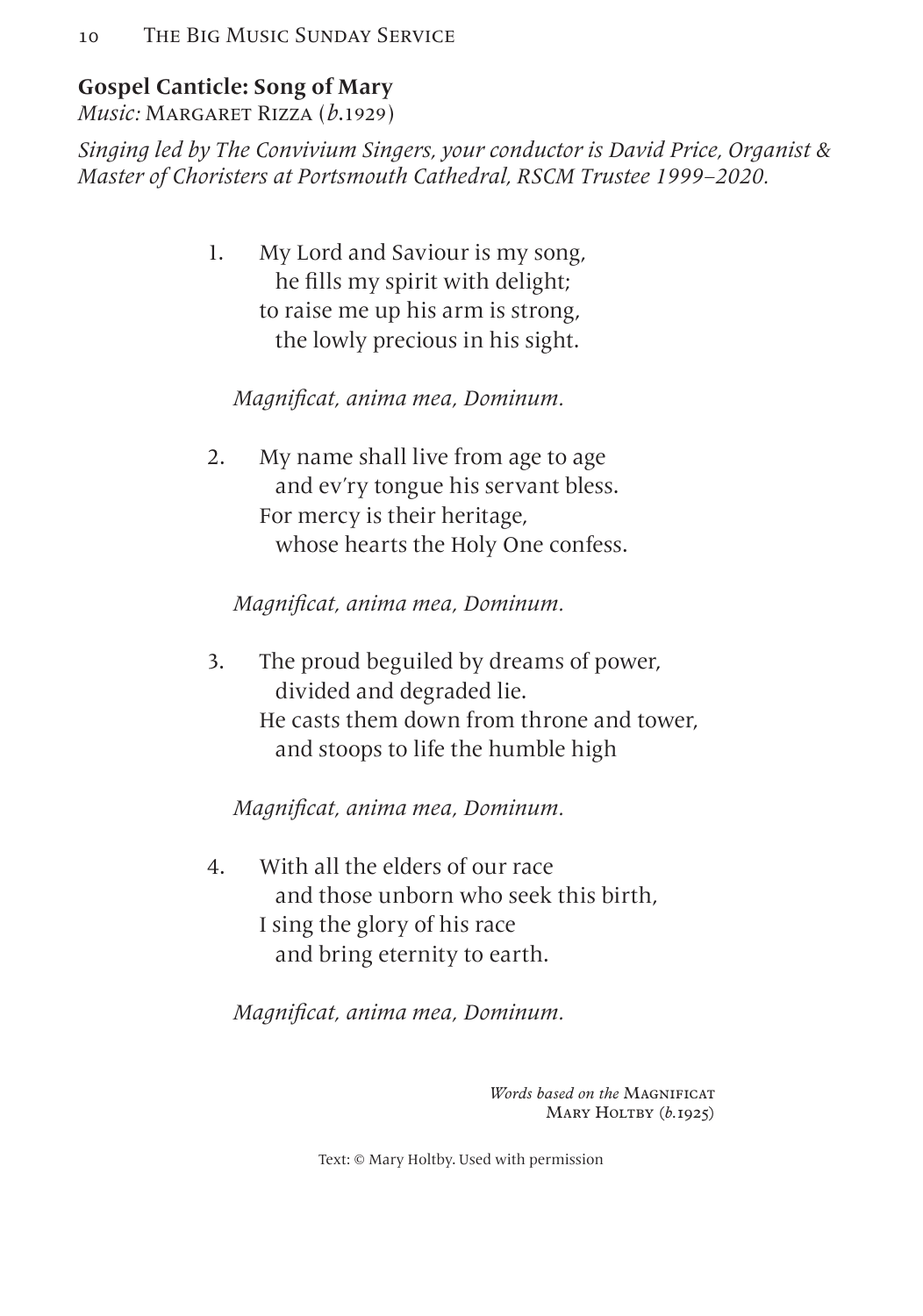#### **Homily: Looking forward to the future**

#### **Anthem for Music Sunday: Hymns and psalms and sacred songs**  *Music:* Thomas Hewitt Jones (*b*.1984)

*Singing led by The Bromley Radio Choir; your conductor is David Price, Organist & Master of Choristers at Portsmouth Cathedral, RSCM Trustee 1999–2020.*

> 1 Hymns and psalms and sacred songs make the Name of Jesus heard; to the voice of praise belongs all the richness of his word. Sound and speech and music's art, taught by wisdom from above, bring us songs to lift the heart, songs of thankfulness and love.

- 2 God be praised in hymns and psalms, sing his promise and his power, God our Rock in life's alarms, God our Refuge and our Tower; God our Shepherd and our Guide, Makers, Saviour, Lord and Friend, God the One who walks beside, dark or light, till journey's end.
- 3 Songs and psalms and hymns of praise, worship by the Spirit given, teach us truth in all our ways, lift our inward eyes to heaven. Tell of all that God has done, let his love in Christ be known! Praise the Father, Spirit, Son! Glory be to God alone!

Timothy Dudley–Smith (*b*.1926) based on Ephesians 5 vs 18–20 and Colossians 3 v 16

© 2014 Timothy Dudley-Smith in Europe and Africa. © Hope Publishing Company in the United States of America and the rest of the world. Reproduced by permission of Oxford University Press. All rights reserved. Used By Permission. CCL Licence No. 93795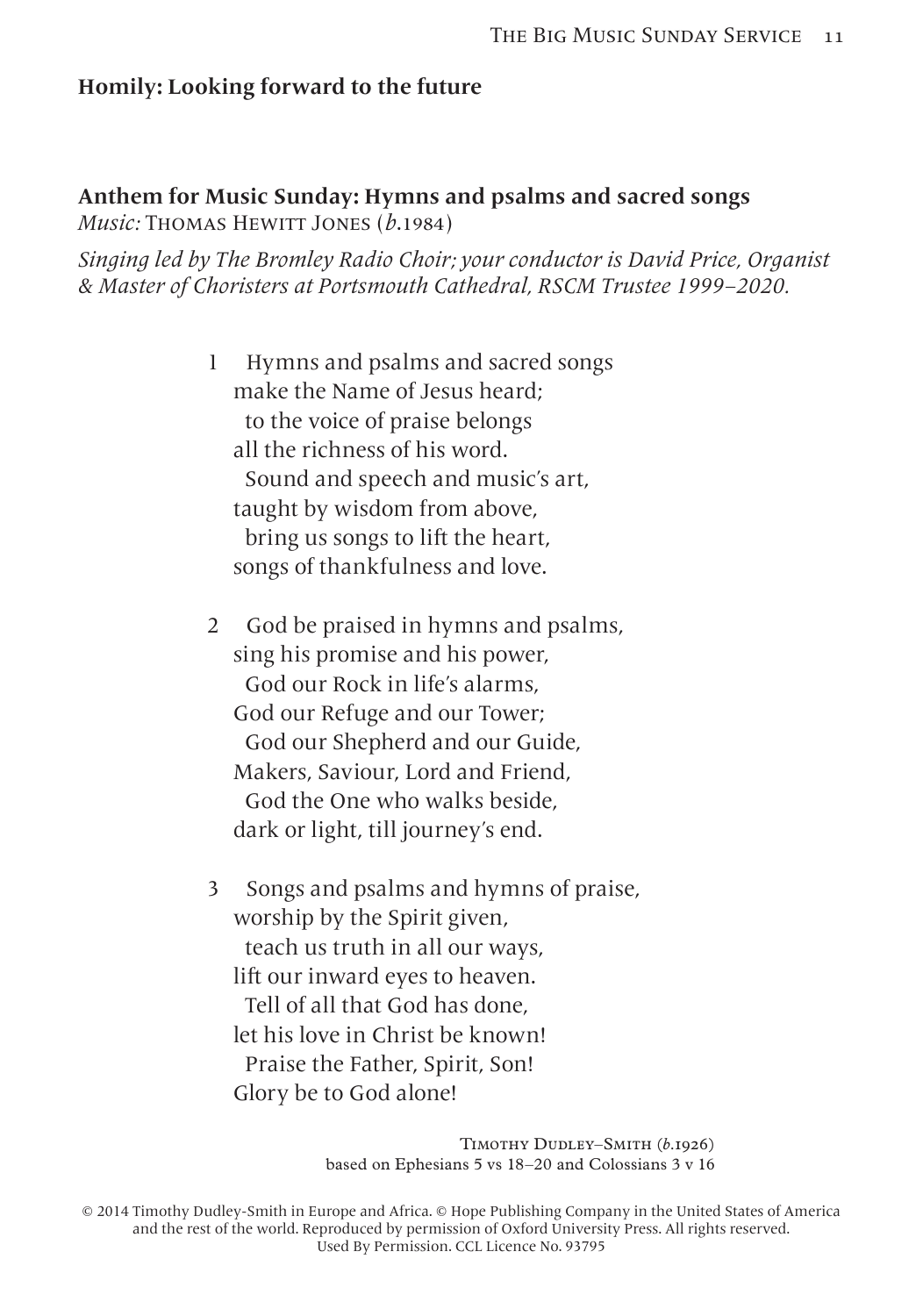### **The Creed**

**All I believe in God, the Father almighty, creator of heaven and earth.** 

> **I believe in Jesus Christ, his only Son, our Lord, who was conceived by the Holy Spirit, born of the Virgin Mary, suffered under Pontius Pilate, was crucified, died, and was buried; He descended to the dead. On the third day he rose again; he ascended into heaven, he is seated at the right hand of the Father, and he will come to judge the living and the dead.**

**I believe in the Holy Spirit, the holy catholic Church, the communion of saints, the forgiveness of sins, the resurrection of the body, and the life everlasting. Amen.**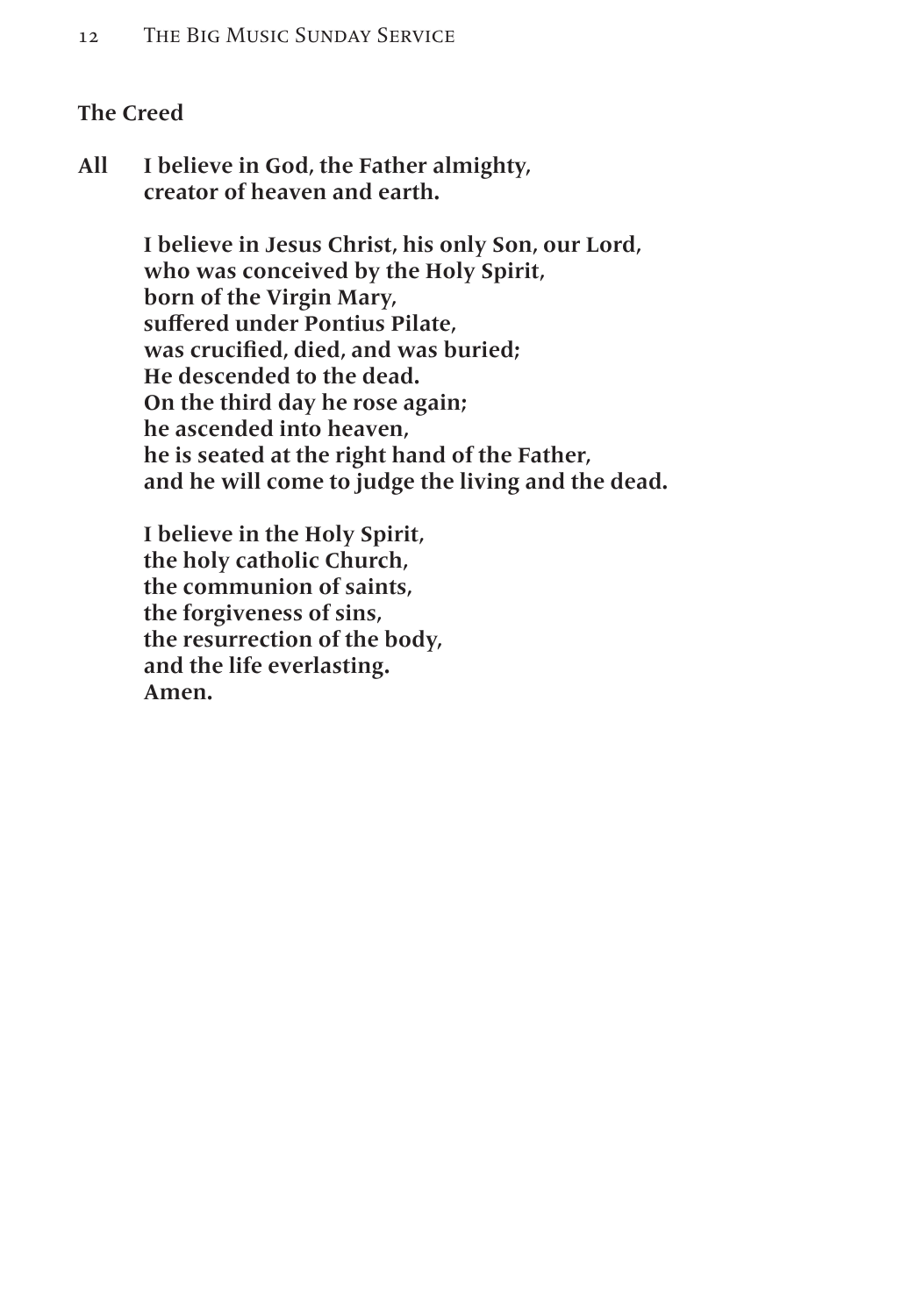## **Prayers of Intercession**

*Prayers led by Revd Canon Anna Macham, Precentor of Salisbury Cathedral, and RSCM Trustee.*

*Singing of the chants led by members of RSCM Cape Town Branch, South Africa, directed by Mikyle Adams.* 

We bring to God in prayer the needs of the world. Through silence, spoken word and music, let us be open to the God who both listens and speaks to us.

#### **Prayer response**

Ukuthula Kulomhlabawezono Alleluia Igazi lika Jesu linyenyez Ukuthula *Peace, in this world of sin Alleluia, The blood of Jesus brings Peace*.

Lord God, we pray for *peace* across the nations in these challenging times.

You brought order out of chaos at the beginning of creation and in you all things now hold together.

Give your Church confidence to proclaim Christ, the Prince of Peace, in word and action.

#### **Prayer response**

Usindiso Kulomhlabawezono Alleluia Igazi lika Jesu linyenyez Usindiso *Redemption, in this world of sin Alleluia, The blood of Jesus brings redemption*.

Lord God, we pray for the *redemption* of the world at a time of crisis in the knowledge that all creation groans and looks to you in hope. Jesus, the Lamb of God, has rescued us through the shedding of his blood.

Let your Church proclaim Christ's promise to be with us always here on earth and in the age to come.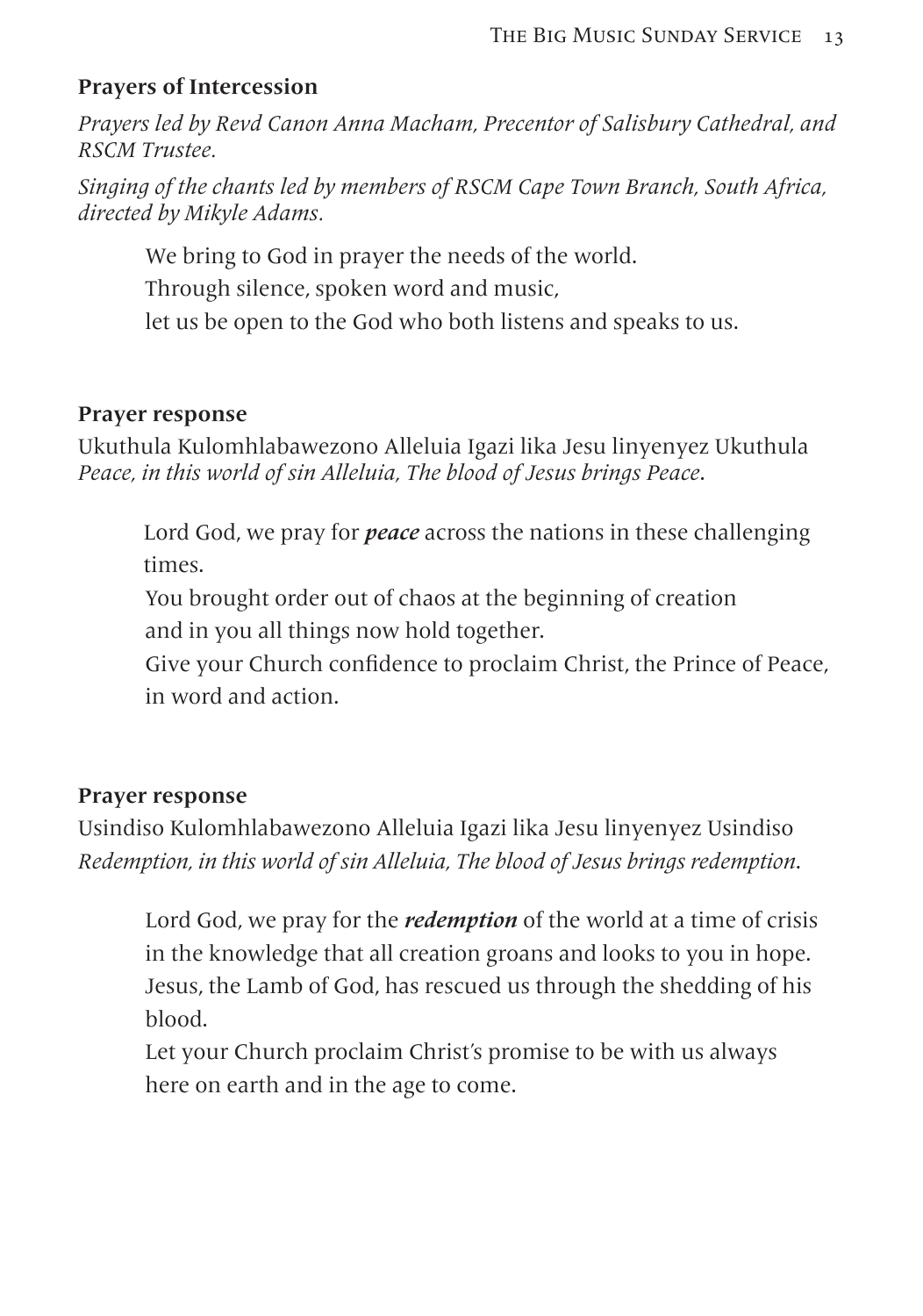#### 14 THE BIG MUSIC SUNDAY SERVICE

### **Prayer response**

Ukubonga Kulomhlabawezono Alleluia Igazi lika Jesu linyenyez Ukubonga *Praise, in this world of sin Alleluia, The blood of Jesus brings praise*.

Lord God, we bring you the *praise* that is rightly due your name, giving thanks for the gift of music, its beauty and power, for all whom you inspire to compose music, and for all to whom you give skill and devotion to perform it. Let your Church be filled with song, worshipping your holy name in spirit and in truth.

#### **Prayer response**

Ukukholwa Kulomhlabawezono Alleluia Igazi lika Jesu linyenyez Ukukholwa *Faith, in this world of sin Alleluia, The blood of Jesus brings faith*.

Lord God, we pray for *faith* to follow in the footsteps of Christ, in the knowledge that your Son, Jesus, is the way, the truth and the life. Call your Church to serve you with wisdom and joy, and to witness boldly to Christ in every generation.

#### **Prayer response**

Ukunqoba Kulomhlabawezono Alleluia Igazi lika Jesu linyenyez Ukunqoba *Victory, in this world of sin Alleluia, The blood of Jesus brings victory*.

Lord God, we thank you for a hope that is steadfast and certain, established through Christ's *victory* over sin and death. Equip your Church to declare joyfully that we are an Easter people and Alleluia is our song.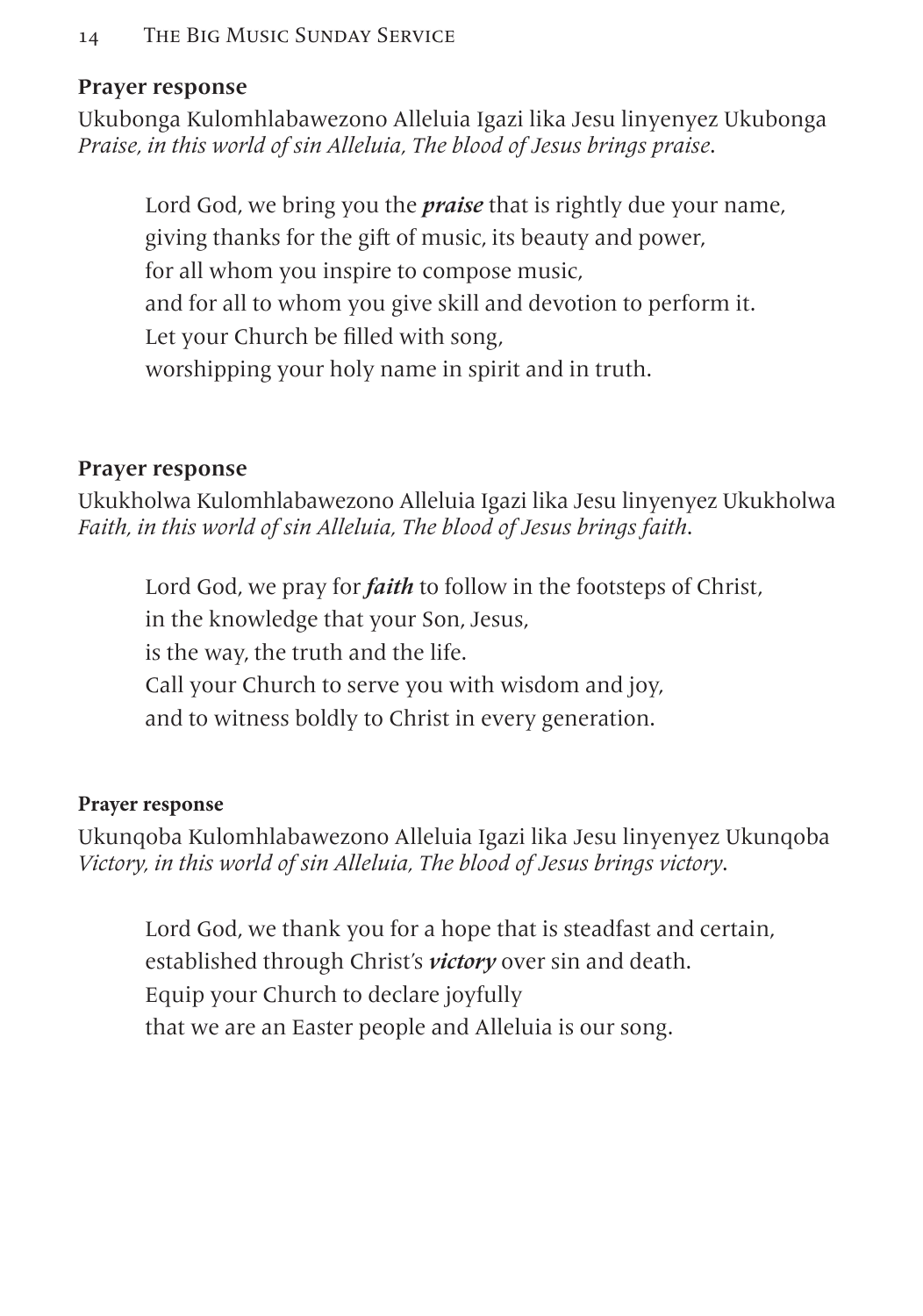## **Prayer response**

Induduso Kulomhlabawezono Alleluia Igazi lika Jesu linyenyez Induduso *Comfort, in this world of sin Alleluia, The blood of Jesus brings comfort*.

Lord God, we pray for the *comfort* of all who suffer in body, mind or spirit. Your mercies are endless and your compassion never fails. May your Church give consolation to the sick and grieving, strength to the weak and courage to the anxious that your peace may abound.

## **Prayer response**

Ukuthula Kulomhlabawezono Alleluia Igazi lika Jesu linyenyez Ukuthula *Peace, in this world of sin Alleluia, The blood of Jesus brings Peace*.

# **Collect**

Creator God, composer of life's unending melodies, rich harmonies and compelling rhythms, inspire our worship and open for us a vision of your glory. Help us by your Spirit to offer you ourselves as living sacrifices, through Jesus Christ your Son our Lord, who lives and reigns with you, in the unity of the Holy Spirit, one God, for ever and ever.

**All Amen.**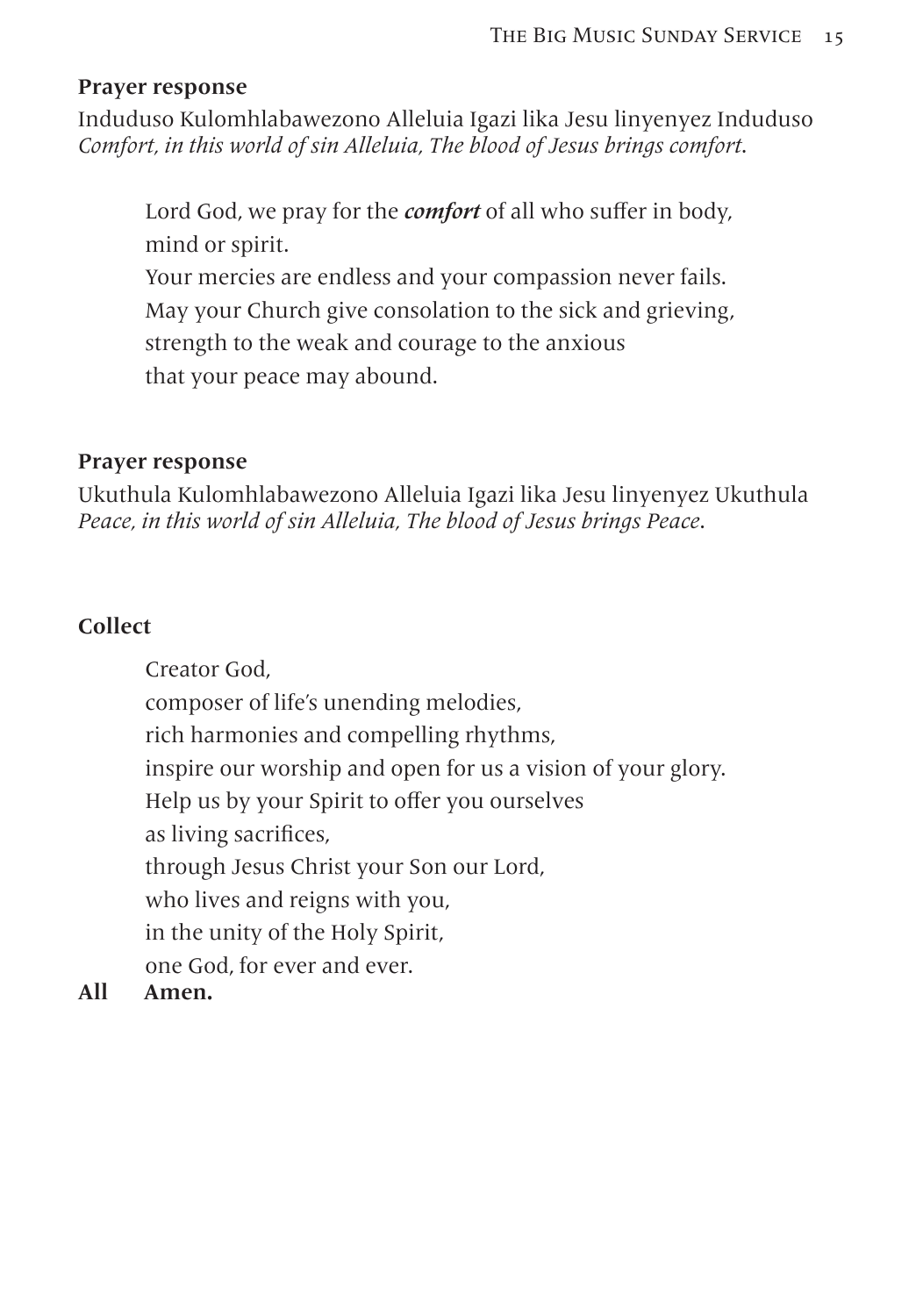## **The Lord's Prayer**

Gathering our prayers and praises into one, as our Saviour taught us, so we pray:

**All Our Father in heaven hallowed be your name, your kingdom come, your will be done, on earth as in heaven. Give us today our daily bread. Forgive us our sins as we forgive those who sin against us. Lead us not into temptation but deliver us from evil. For the kingdom, the power, and the glory are yours now and for ever. Amen.**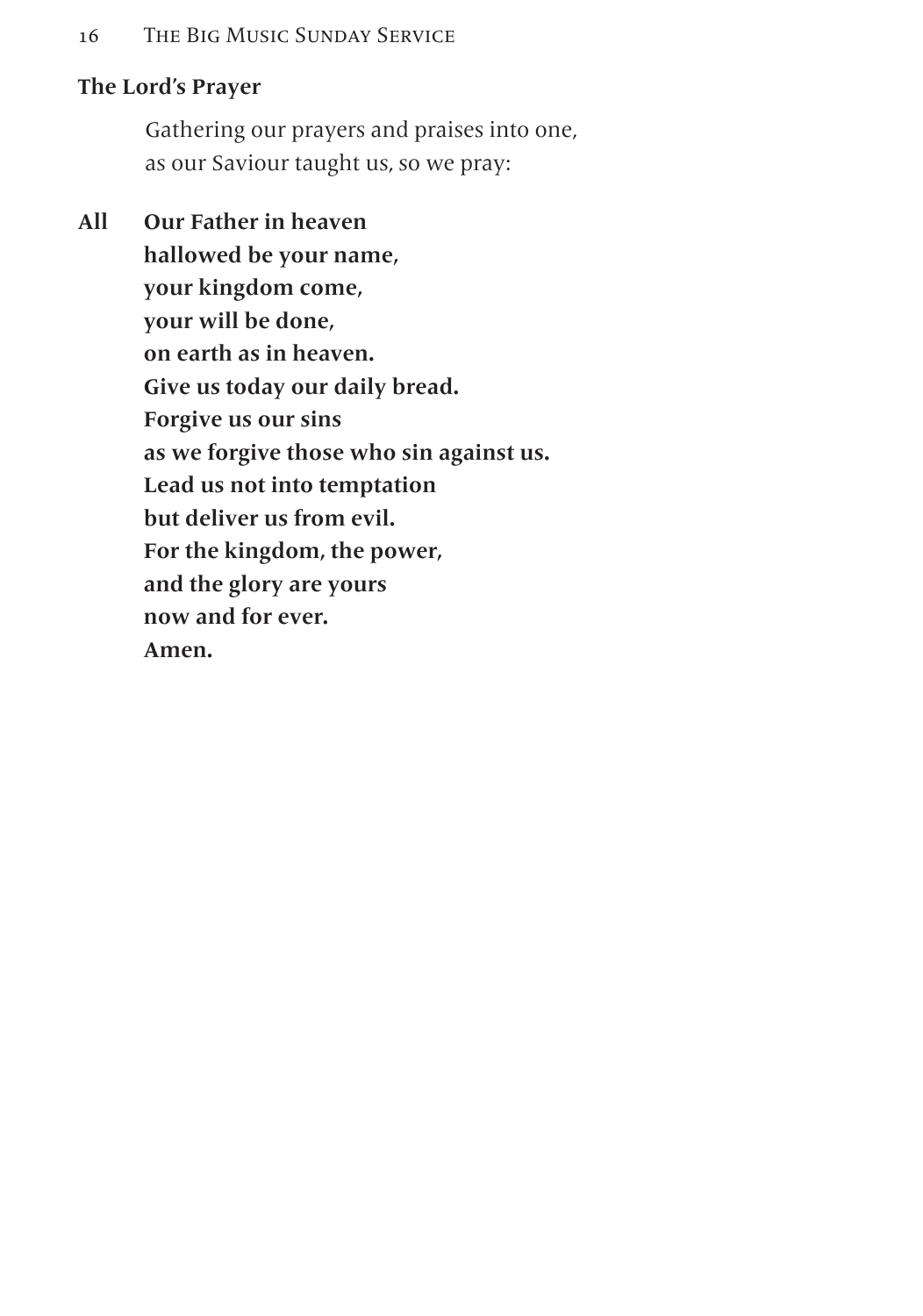## **Hymn: How shall I sing that majesty**

*Music:* Kenneth Naylor (1931–1991) *Descant:* Geoff Weaver (*b*.1943)

*Singing led by the choir of St Wulfram's Church, Grantham, directed by Tim Williams*

- 1 How shall I sing that Majesty which angels do admire? Let dust in dust and silence lie; sing, sing, ye heavenly choir. Thousands of thousands stand around thy throne, O God most high; ten thousand times ten thousand sound thy praise; but who am I?
- 2 Thy brightness unto them appears, whilst I thy footsteps trace; a sound of God comes to my ears; but they behold thy face: they sing because thou art their sun: Lord, send a beam on me; for where heaven is but once begun, there alleluias be.
- 3 Enlighten with faith's light my heart, inflame it with love's fire; then shall I sing and bear a part with that celestial choir. I shall, I fear, be dark and cold, with all my fire and light; yet when thou dost accept their gold, Lord, treasure up my mite.

4 How great a being Lord, is thine, which doth all beings keep! Thy knowledge is the only line to sound so vast a deep: thou art a sea without a shore, a sun without a sphere; thy time is now and evermore, thy place is everywhere.